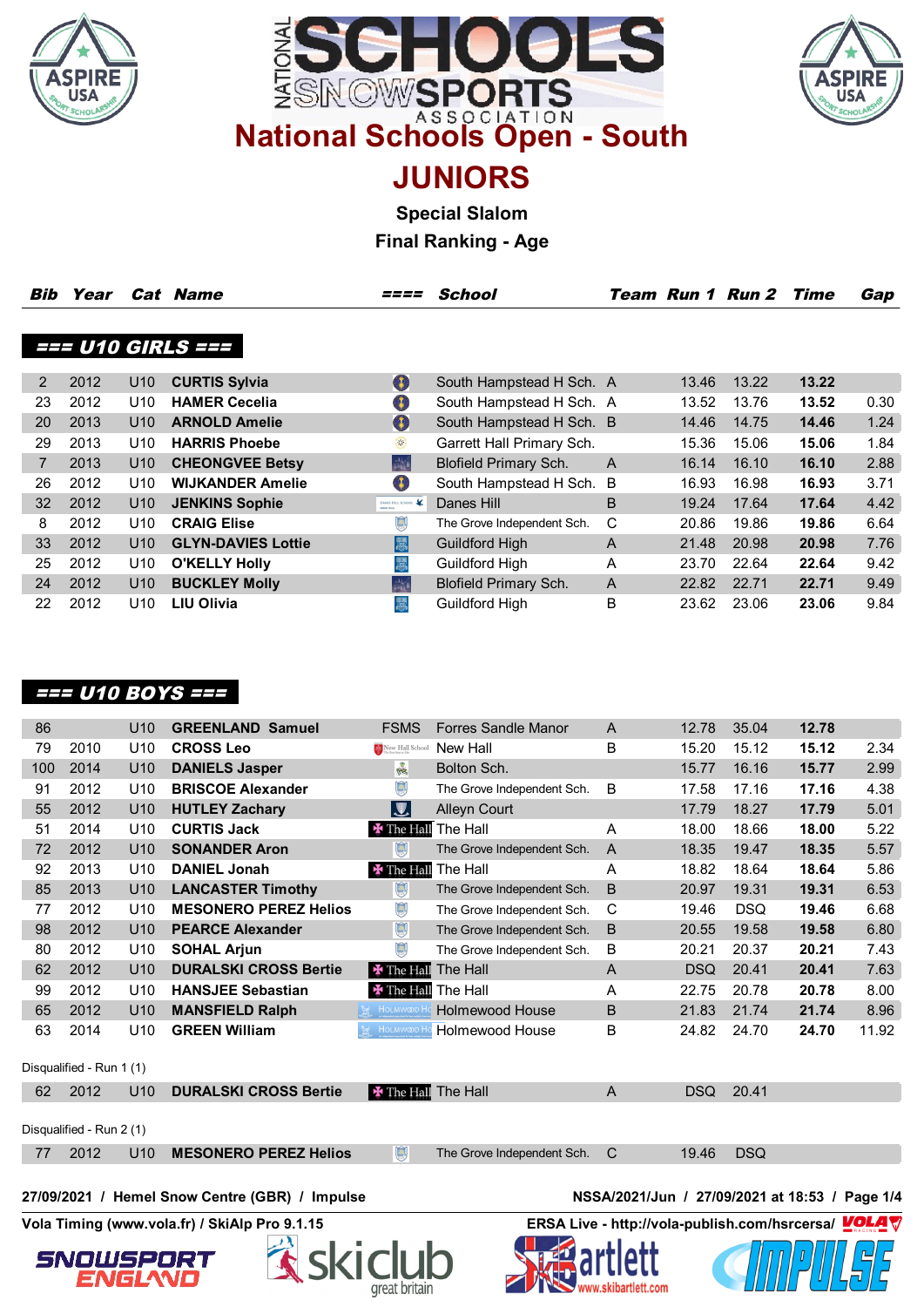| Bib         | Year                       |                 | <b>Cat Name</b>          | <i>====</i>                                                                                              | School                   |                |            | <b>Team Run 1 Run 2 Time</b> |       | Gap   |
|-------------|----------------------------|-----------------|--------------------------|----------------------------------------------------------------------------------------------------------|--------------------------|----------------|------------|------------------------------|-------|-------|
|             |                            |                 |                          |                                                                                                          |                          |                |            |                              |       |       |
|             |                            |                 | === U12 GIRLS ===        |                                                                                                          |                          |                |            |                              |       |       |
|             |                            |                 |                          |                                                                                                          |                          |                |            |                              |       |       |
| $\mathbf 1$ | 2011                       | U12             | <b>FLITTON Lily</b>      | N,                                                                                                       | <b>Holyport Primary</b>  |                | 12.47      | 12.73                        | 12.47 |       |
| 4           | 2010                       | U <sub>12</sub> | <b>RICHMOND Sophie</b>   | <b>M</b> HOLMWOOD H                                                                                      | <b>Holmewood House</b>   | $\overline{A}$ | 13.10      | 14.10                        | 13.10 | 0.63  |
| 14          | 2011                       | U12             | <b>CURTIS Audrey</b>     | $\bullet$                                                                                                | South Hampstead H Sch. A |                | 14.07      | 13.47                        | 13.47 | 1.00  |
| 6           | 2011                       | U12             | <b>REESON Elise</b>      | $\mathbf{z}$                                                                                             | Linslade Middle Sch.     |                | 13.63      | 13.64                        | 13.63 | 1.16  |
| 9           | 2011                       | U <sub>12</sub> | <b>HUTLEY Seraphina</b>  | $\overline{\bm{z}}$                                                                                      | <b>Alleyn Court</b>      |                | 14.26      | 14.18                        | 14.18 | 1.71  |
| 15          | 2011                       | U12             | <b>WHITMORE Lottie</b>   | O                                                                                                        | South Hampstead H Sch. A |                | <b>DNF</b> | 14.37                        | 14.37 | 1.90  |
| 17          | 2010                       | U12             | <b>CROSS Isabella</b>    | $\begin{tabular}{ c c } \hline $A$ & New Hall School\\ \hline The best Start IDB\\ \hline \end{tabular}$ | New Hall                 | B              | 16.26      | 17.06                        | 16.26 | 3.79  |
| 3           | 2010                       | U <sub>12</sub> | <b>MACDONALD Lucinda</b> | O                                                                                                        | South Hampstead H Sch. B |                | 16.40      | 16.82                        | 16.40 | 3.93  |
| 13          | 2011                       | U12             | <b>WIGLEY Grace</b>      | $n + 1$                                                                                                  | <b>Wray Common</b>       |                | 16.62      | <b>DSQ</b>                   | 16.62 | 4.15  |
| 16          | 2011                       | U12             | <b>GRIMES Roberta</b>    | New Hall School                                                                                          | New Hall                 | Α              | 17.20      | 17.87                        | 17.20 | 4.73  |
| 18          | 2010                       | U12             | <b>CATT Sophia</b>       | DANIS HILL SCHOOL                                                                                        | Danes Hill               | B              | 19.40      | 18.75                        | 18.75 | 6.28  |
| 31          | 2010                       | U <sub>12</sub> | <b>DAVATZIS Violet</b>   | DANES HILL SCHOOL                                                                                        | Danes Hill               | C              | 20.75      | 19.29                        | 19.29 | 6.82  |
| 28          | 2011                       | U12             | <b>JARRETT Genevieve</b> | DANES HILL SCHOOL                                                                                        | Danes Hill               | B              | 20.82      | 19.75                        | 19.75 | 7.28  |
| 19          | 2010                       | U12             | <b>HINTERSEER Olivia</b> | O                                                                                                        | South Hampstead H Sch.   | B              | 20.26      | 19.77                        | 19.77 | 7.30  |
| 12          | 2010                       | U <sub>12</sub> | <b>BURT Amelia</b>       | 恩                                                                                                        | <b>Guildford High</b>    | A              | 21.56      | 20.83                        | 20.83 | 8.36  |
| 5           | 2011                       | U <sub>12</sub> | <b>SELLERS Georgia</b>   | 圜                                                                                                        | Guildford High           | B              | 20.98      | 21.32                        | 20.98 | 8.51  |
| 34          | 2011                       | U12             | <b>FORD Polly</b>        | DANES HILL SCHOOL                                                                                        | Danes Hill               | B              | 22.56      | 21.21                        | 21.21 | 8.74  |
| 27          | 2010                       | U12             | <b>WIERINGA Sofia</b>    | 圜                                                                                                        | Guildford High           | B              | 22.19      | 21.26                        | 21.26 | 8.79  |
| 21          | 2011                       | U <sub>12</sub> | <b>BURT Isabella</b>     | 屬                                                                                                        | <b>Guildford High</b>    | B              | 22.04      | 21.56                        | 21.56 | 9.09  |
| 11          | 2010                       | U <sub>12</sub> | <b>DAVATZIS Lucy</b>     | DANIS HILL SCHOOL                                                                                        | Danes Hill               | C              | 22.81      | 22.26                        | 22.26 | 9.79  |
| 10          | 2011                       | U12             | <b>OXLEY Isla</b>        | 屬                                                                                                        | <b>Guildford High</b>    | A              | 22.87      | 22.41                        | 22.41 | 9.94  |
| 30          | 2012                       | U <sub>12</sub> | <b>WILSON Caitlin</b>    | $\frac{1}{\sin 2\theta}$                                                                                 | Blofield Primary Sch.    | A              | 28.07      | 27.65                        | 27.65 | 15.18 |
|             |                            |                 |                          |                                                                                                          |                          |                |            |                              |       |       |
|             | Did Not Finish - Run 1 (1) |                 |                          |                                                                                                          |                          |                |            |                              |       |       |
| 15          | 2011                       | U <sub>12</sub> | <b>WHITMORE Lottie</b>   | $\bullet$                                                                                                | South Hampstead H Sch. A |                | <b>DNF</b> | 14.37                        |       |       |
|             |                            |                 |                          |                                                                                                          |                          |                |            |                              |       |       |
|             | Disqualified - Run 2 (1)   |                 |                          |                                                                                                          |                          |                |            |                              |       |       |
| 13          | 2011                       | U <sub>12</sub> | <b>WIGLEY Grace</b>      | ar Was                                                                                                   | <b>Wray Common</b>       |                | 16.62      | <b>DSQ</b>                   |       |       |

#### **=== U12 BOYS ===**

| 95  | 2010 | U <sub>12</sub> | <b>SPRINGETT Thomas</b> | $\overline{\mathbf{Q}}$                                                                                                 | Longacre Sch.                | A              | 12.53      | 12.38 | 12.38 |      |
|-----|------|-----------------|-------------------------|-------------------------------------------------------------------------------------------------------------------------|------------------------------|----------------|------------|-------|-------|------|
| 89  | 2010 | U <sub>12</sub> | <b>RICHMOND William</b> | <b>M</b> HOLMWOOL                                                                                                       | <b>Holmewood House</b>       | A              | 12.74      | 12.66 | 12.66 | 0.28 |
| 58  | 2010 | U <sub>12</sub> | <b>CROSS Lucas</b>      | $\begin{tabular}{ c c c c } \hline & New Hall School \\ \hline The best Section 1.6 \\ \hline \end{tabular}$            | New Hall                     | A              | 13.09      | 12.81 | 12.81 | 0.43 |
| 76  | 2011 | U <sub>12</sub> | <b>CHEONGVEE Isaac</b>  |                                                                                                                         | <b>Blofield Primary Sch.</b> | A              | 13.18      | 13.11 | 13.11 | 0.73 |
| 64  | 2010 | U <sub>12</sub> | <b>HARDY Noah</b>       | DANES HILL SCHOOL                                                                                                       | Danes Hill                   | A              | 13.61      | 13.49 | 13.49 | 1.11 |
| 71  | 2011 | U <sub>12</sub> | <b>BESSANT Rafferty</b> | $\begin{tabular}{ c c c c } \hline $A$ & New Hall School \\ \hline $B$ & The Best state is 1.5 \\ \hline \end{tabular}$ | New Hall                     | A              | 14.31      | 13.85 | 13.85 | 1.47 |
| 83  | 2010 | U <sub>12</sub> | <b>GIBSON Alexander</b> | $\frac{\wedge}{\text{BEDFOKD}}$                                                                                         | <b>Bedford Boys Prep</b>     |                | 14.49      | 15.29 | 14.49 | 2.11 |
| 93  | 2010 | U12             | <b>GREEN Miles</b>      | <b>M</b> HOLMWOOD H                                                                                                     | Holmewood House              | A              | 14.90      | 14.67 | 14.67 | 2.29 |
| 78  | 2010 | U <sub>12</sub> | <b>BURGER Aidan</b>     |                                                                                                                         | Beechwood Park Sch.          | $\overline{A}$ | 15.32      | 14.79 | 14.79 | 2.41 |
| 69  | 2011 | U <sub>12</sub> | <b>GINTY Leo</b>        | $R$ New Hall School                                                                                                     | New Hall                     | A              | 16.40      | 14.82 | 14.82 | 2.44 |
| 115 | 2010 | U <sub>12</sub> | <b>CHANG Alex</b>       | $\bullet$                                                                                                               | King Edward Sch. Bath        |                | 15.22      | 14.98 | 14.98 | 2.60 |
| 75  | 2010 | U <sub>12</sub> | <b>STRONG Oscar</b>     | DANES HILL SCHOOL                                                                                                       | Danes Hill                   | A              | 17.45      | 16.48 | 16.48 | 4.10 |
| 59  | 2011 | U <sub>12</sub> | <b>HOLDEN Ben</b>       | New Hall School                                                                                                         | <b>New Hall</b>              | B              | 17.19      | 17.75 | 17.19 | 4.81 |
| 73  | 2011 | U <sub>12</sub> | <b>JUDD Freddie</b>     | $\bullet$ RGS                                                                                                           | RGS Prep.                    | A              | 17.84      | 17.76 | 17.76 | 5.38 |
| 67  | 2011 | U <sub>12</sub> | <b>CLEMENTS Oliver</b>  | DANES HILL SCHOOL                                                                                                       | Danes Hill                   | C              | <b>DSQ</b> | 17.96 | 17.96 | 5.58 |
| 88  | 2011 | U <sub>12</sub> | <b>GOLDSMITH Josh</b>   | $\bullet$ RGS                                                                                                           | RGS Prep.                    | A              | <b>DSQ</b> | 17.99 | 17.99 | 5.61 |

**27/09/2021 / Hemel Snow Centre (GBR) / Impulse NSSA/2021/Jun / 27/09/2021 at 18:53 / Page 2/4**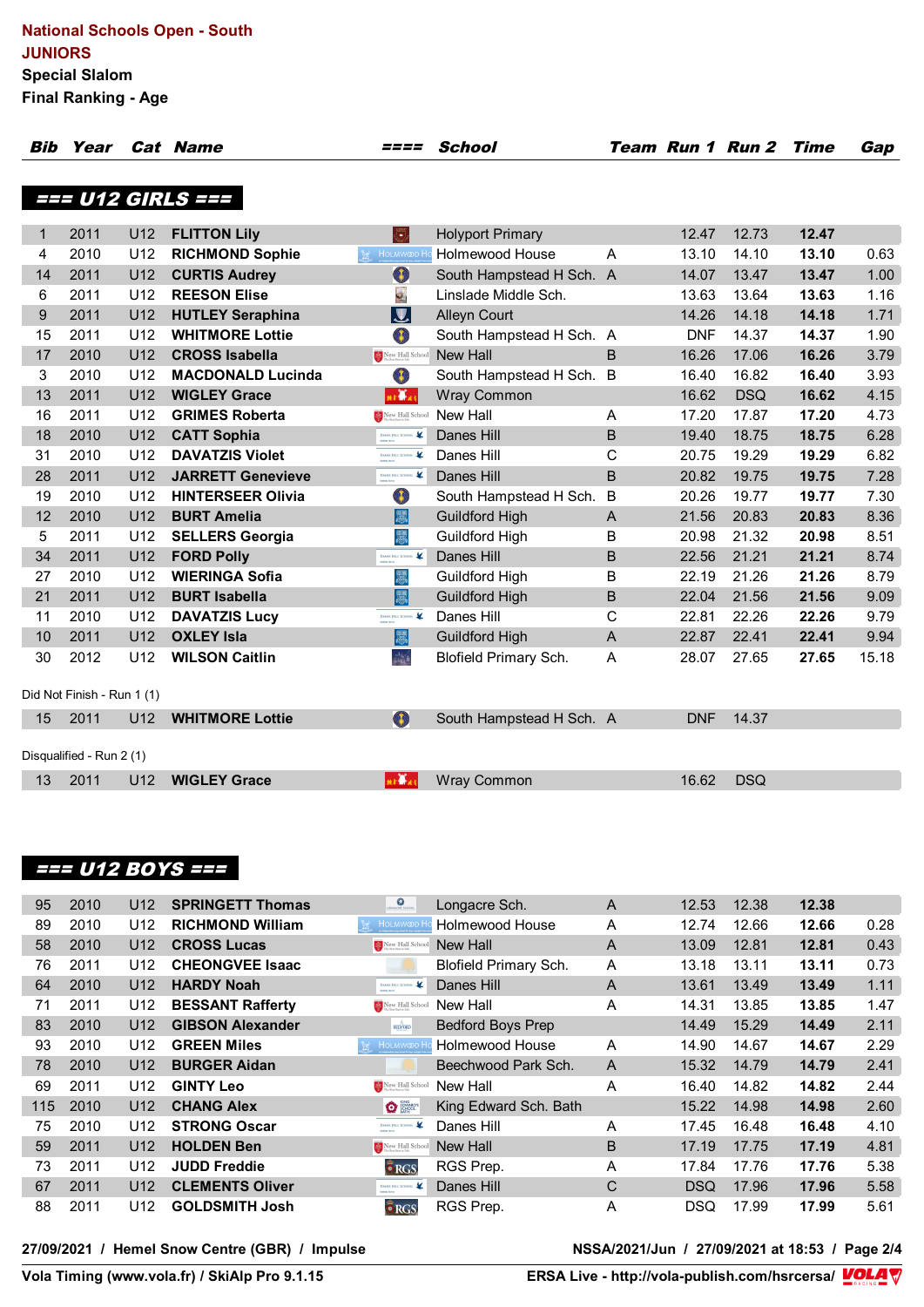#### **National Schools Open - South JUNIORS Special Slalom Final Ranking - Age**

|     | Year<br>Bib                |                 | <b>Cat Name</b>            | ====                                                                                    | <b>School</b>              |             |            | Team Run 1 Run 2 | <b>Time</b> | Gap   |
|-----|----------------------------|-----------------|----------------------------|-----------------------------------------------------------------------------------------|----------------------------|-------------|------------|------------------|-------------|-------|
| 57  | 2010                       | U <sub>12</sub> | <b>FARROW William</b>      |                                                                                         | Beechwood Park Sch.        | B           | 18.29      | 18.86            | 18.29       | 5.91  |
| 102 | 2010                       | U12             | <b>LOCKE Max</b>           | <b>BRGS</b>                                                                             | RGS Prep.                  | Α           | 18.91      | 18.41            | 18.41       | 6.03  |
| 74  | 2010                       | U <sub>12</sub> | <b>GARCIA Tomas</b>        | $\bigcirc$                                                                              | The Grove Independent Sch. | C           | 19.02      | 18.61            | 18.61       | 6.23  |
| 103 |                            | U12             | <b>SHAVE Finlay</b>        | <b>FSWATE</b>                                                                           | Forres sandle Manor        | Α           | 19.94      | 18.85            | 18.85       | 6.47  |
| 56  | 2011                       | U12             | <b>REID Edward</b>         | RGS                                                                                     | RGS Prep.                  | $\mathsf B$ | 19.04      | 19.87            | 19.04       | 6.66  |
| 81  | 2010                       | U <sub>12</sub> | <b>GRIMSHAW Thomas</b>     |                                                                                         | Beechwood Park Sch.        | B           | 19.41      | 19.24            | 19.24       | 6.86  |
| 66  | 2011                       | U <sub>12</sub> | <b>LANCASTER Frederick</b> | $\mathbb{R}$                                                                            | The Grove Independent Sch. | A           | 20.00      | 19.26            | 19.26       | 6.88  |
| 53  | 2010                       | U12             | <b>POLETTI-GADD Jack</b>   | DANES HILL SCHOOL                                                                       | Danes Hill                 | Α           | 19.39      | 20.08            | 19.39       | 7.01  |
| 101 |                            | U12             | <b>SHAVE George</b>        | <b>FSWAT</b>                                                                            | Forres sandle Manor        | B           | 19.78      | 19.50            | 19.50       | 7.12  |
| 70  | 2011                       | U <sub>12</sub> | <b>WESTLAKE William</b>    |                                                                                         | Beechwood Park Sch.        | в           | 20.27      | 19.66            | 19.66       | 7.28  |
| 90  | 2011                       | U12             | <b>HORROCKS Natty</b>      | RGS                                                                                     | RGS Prep.                  | B           | <b>DSQ</b> | 19.67            | 19.67       | 7.29  |
| 68  | 2010                       | U12             | <b>HOPE Blair</b>          | $\bullet$ RGS                                                                           | RGS Prep.                  | Α           | 20.57      | 21.22            | 20.57       | 8.19  |
| 96  | 2010                       | U <sub>12</sub> | <b>CROFT Thomas</b>        | RGS                                                                                     | RGS Prep.                  | B           | <b>DSQ</b> | 20.85            | 20.85       | 8.47  |
| 84  |                            | U12             | <b>WALKER Barnaby</b>      | <b>FSWAT</b>                                                                            | Forres sandle Manor        | B           | 22.55      | 21.52            | 21.52       | 9.14  |
| 94  | 2010                       | U12             | <b>EMNEY Samuel</b>        | DANES HILL SCHOOL                                                                       | Danes Hill                 | C           | 21.60      | 22.26            | 21.60       | 9.22  |
| 61  | 2011                       | U <sub>12</sub> | <b>BOWEN Thomas</b>        | RGS                                                                                     | RGS Prep.                  | в           | 22.04      | 22.07            | 22.04       | 9.66  |
| 60  | 2010                       | U12             | <b>HOWL Jacob</b>          |                                                                                         | Beechwood Park Sch.        | B           | 23.32      | 23.19            | 23.19       | 10.81 |
| 54  | 2011                       | U <sub>12</sub> | <b>MURRAY Felix</b>        | <b>M</b> HOLMWOOD Ho                                                                    | <b>Holmewood House</b>     | в           | <b>DNF</b> | 31.88            | 31.88       | 19.50 |
|     | Did Not Start - Run 1 (6)  |                 |                            |                                                                                         |                            |             |            |                  |             |       |
| 52  | 2011                       | U12             | <b>MANSFIELD George</b>    | <b>Ext</b> Holmwood Ho                                                                  | <b>Holmewood House</b>     | B           | <b>DNS</b> | <b>DNS</b>       |             |       |
| 82  | 2011                       | U12             | <b>KING Jacob</b>          | $\bullet$ RGS                                                                           | RGS Prep.                  |             | <b>DNS</b> | <b>DNS</b>       |             |       |
| 87  | 2010                       | U <sub>12</sub> | <b>CAHENY Gus</b>          | <b>M</b> HOLMWOOD Ho                                                                    | Holmewood House            | A           | <b>DNS</b> | <b>DNS</b>       |             |       |
| 97  | 2010                       | U <sub>12</sub> | <b>MUKHREJI Solan</b>      | $\begin{tabular}{l} New Hall School\\ \hline The best statement\\ \hline \end{tabular}$ | New Hall                   | B           | <b>DNS</b> | <b>DNS</b>       |             |       |
| 104 |                            | U <sub>12</sub> | <b>BRAIN Sam</b>           | $\bullet$                                                                               | Longacre Sch.              | A           | <b>DNS</b> | <b>DNS</b>       |             |       |
| 105 |                            | U12             | <b>DAHL Oliver</b>         | $\mathbf{Q}$                                                                            | Longacre Sch.              | Α           | <b>DNS</b> | <b>DNS</b>       |             |       |
|     | Did Not Finish - Run 1 (1) |                 |                            |                                                                                         |                            |             |            |                  |             |       |
| 54  | 2011                       | U12             | <b>MURRAY Felix</b>        | <b>M</b> HOLMWOOD HO                                                                    | <b>Holmewood House</b>     | B           | <b>DNF</b> | 31.88            |             |       |
|     | Disqualified - Run 1 (4)   |                 |                            |                                                                                         |                            |             |            |                  |             |       |
| 67  | 2011                       | U12             | <b>CLEMENTS Oliver</b>     | DANES HILL SCHOOL                                                                       | Danes Hill                 | C           | <b>DSQ</b> | 17.96            |             |       |
| 88  | 2011                       | U12             | <b>GOLDSMITH Josh</b>      | $\bullet$ RGS                                                                           | RGS Prep.                  | A           | <b>DSQ</b> | 17.99            |             |       |
| 90  | 2011                       |                 | U12 HORROCKS Natty         | RGS                                                                                     | RGS Prep.                  | B           | <b>DSQ</b> | 19.67            |             |       |
| 96  | 2010                       | U12             | <b>CROFT Thomas</b>        | RGS                                                                                     | RGS Prep.                  | B           | <b>DSQ</b> | 20.85            |             |       |
|     | Did Not Start - Run 2 (6)  |                 |                            |                                                                                         |                            |             |            |                  |             |       |
| 52  | 2011                       | U12             | <b>MANSFIELD George</b>    | <b>M</b> HOLMWOO H                                                                      | <b>Holmewood House</b>     | B           | <b>DNS</b> | <b>DNS</b>       |             |       |
| 82  | 2011                       | U12             | <b>KING Jacob</b>          | $\frac{2}{3}RGS$                                                                        | RGS Prep.                  |             | <b>DNS</b> | <b>DNS</b>       |             |       |
| 87  | 2010                       | U12             | <b>CAHENY Gus</b>          | HOLMWOOD Ho                                                                             | Holmewood House            | A           | <b>DNS</b> | <b>DNS</b>       |             |       |
| 97  | 2010                       | U12             | <b>MUKHREJI Solan</b>      | New Hall School                                                                         | New Hall                   | B           | <b>DNS</b> | <b>DNS</b>       |             |       |
| 104 |                            | U12             | <b>BRAIN Sam</b>           | $\mathbf{Q}$                                                                            | Longacre Sch.              | A           | <b>DNS</b> | <b>DNS</b>       |             |       |
| 105 |                            | U12             | <b>DAHL Oliver</b>         | $\mathbf{Q}$                                                                            | Longacre Sch.              | A           | <b>DNS</b> | <b>DNS</b>       |             |       |

# **=== U14 GIRLS ===**

| 40              | 2008 | U14 | <b>ALDER Alice</b>          | The Grove Independent Sch. A | 16.50 | 15.97 | 15.97 |      |
|-----------------|------|-----|-----------------------------|------------------------------|-------|-------|-------|------|
|                 | 2009 | U14 | <b>HARTLEY-WILEY Sophie</b> | The Grove Independent Sch.   | 17.34 | 17.01 | 17.01 |      |
| 39 <sup>°</sup> | 2009 | U14 | <b>EDGAR Alix</b>           | Danes Hill                   | 18.11 | 17.87 | 17.87 | 1.90 |

**27/09/2021 / Hemel Snow Centre (GBR) / Impulse NSSA/2021/Jun / 27/09/2021 at 18:53 / Page 3/4**

**Vola Timing (www.vola.fr) / SkiAlp Pro 9.1.15 ERSA Live - http://vola-publish.com/hsrcersa/**

<u>Volanda Software (</u>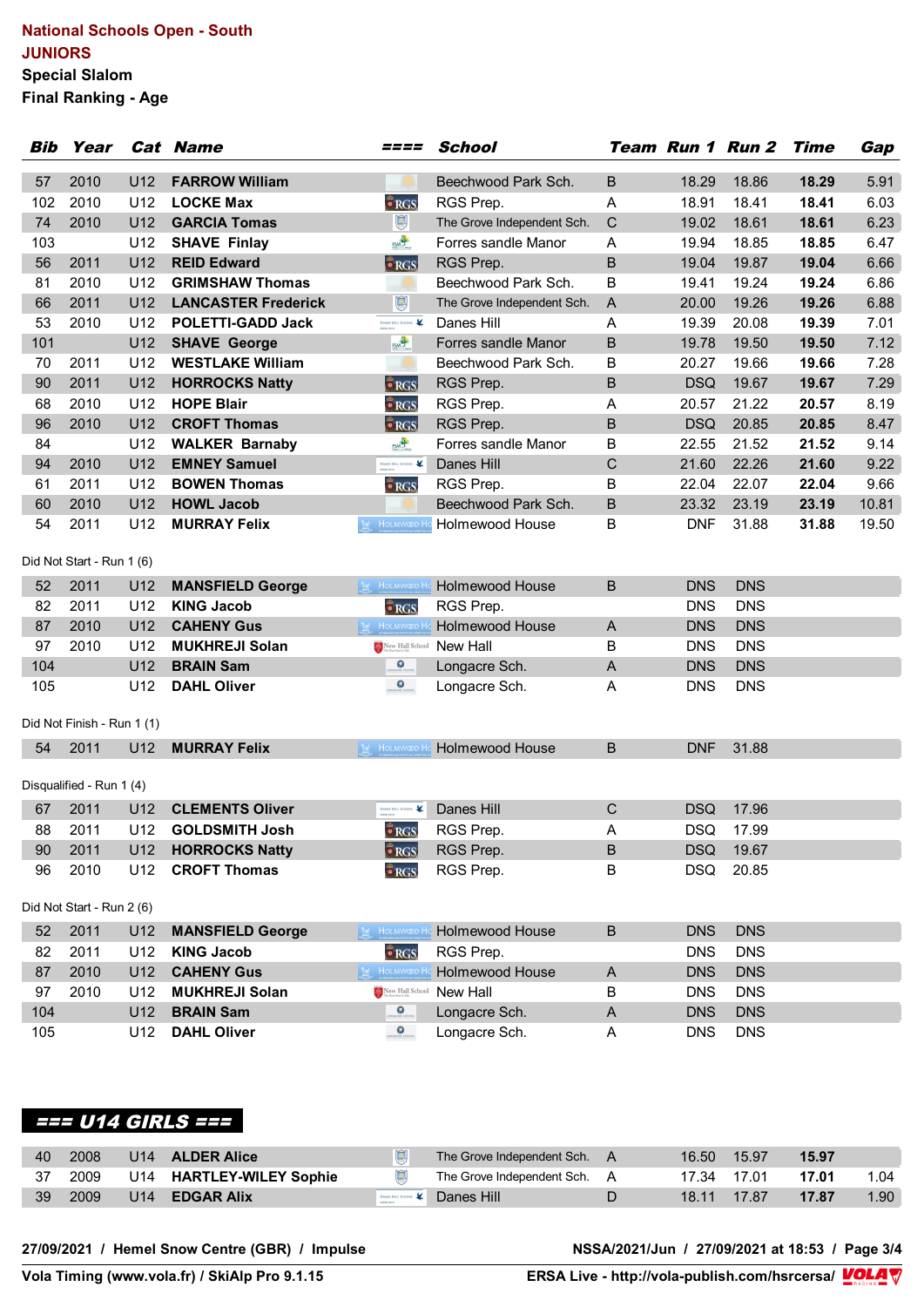#### **National Schools Open - South JUNIORS Special Slalom Final Ranking - Age**

| Bib |         |     | Year Cat Name         |            | <i>==== School</i>             |   |       | <b>Team Run 1 Run 2 Time</b> |       | Gap  |
|-----|---------|-----|-----------------------|------------|--------------------------------|---|-------|------------------------------|-------|------|
| 38  | 2009    |     | U14 SVENSEN Ingrid    | FSW3       | Forres sandle Manor            | B | 19.80 | 19.12                        | 19.12 | 3.15 |
|     | 35 2009 |     | U14 STEVENSON Ava     |            | Danes Hull School & Danes Hill |   | 20.71 | 20.02                        | 20.02 | 4.05 |
| 36  | 2009    | U14 | <b>GALDON Martina</b> | <b>FSM</b> | Forres sandle Manor            | B | 20.68 | 20.22                        | 20.22 | 4.25 |

### **=== U14 BOYS ---**

| 110 | 2009                     | U14             | <b>WAGNERT William</b>   | DANES HILL SCHOOL          | Danes Hill          | D | 15.80 | 15.44 | 15.44 |      |
|-----|--------------------------|-----------------|--------------------------|----------------------------|---------------------|---|-------|-------|-------|------|
| 106 | 2009                     | U14             | <b>PATEL Aadi</b>        | <b>X</b> The Hall The Hall |                     | B | 19.28 | 18.47 | 18.47 | 3.03 |
| 114 | 2009                     | U14             | <b>HOFSTROM Carl</b>     | <b>X</b> The Hall The Hall |                     | B | 19.35 | 19.36 | 19.35 | 3.91 |
| 111 | 2009                     | U14             | <b>DIXON Jack</b>        |                            | Beechwood Park Sch. | A | 19.82 | 20.18 | 19.82 | 4.38 |
| 108 | 2009                     | U <sub>14</sub> | <b>AUERBACH Oscar</b>    | <b>X</b> The Hall The Hall |                     | B | 20.50 | 20.10 | 20.10 | 4.66 |
| 107 |                          | U14             | <b>SINGTON Alexander</b> | <b>ESMA</b>                | Forres sandle Manor | A | 21.06 | 20.53 | 20.53 | 5.09 |
| 109 |                          | U14             | <b>WOOD-HILL Dudley</b>  | <b>FSWAT</b>               | Forres sandle Manor | A | 22.23 | 22.18 | 22.18 | 6.74 |
| 112 | 2009                     | U14             | <b>MA William</b>        | <b>X</b> The Hall The Hall |                     | B | 54.35 | 22.34 | 22.34 | 6.90 |
| 113 | 2009                     | U14             | <b>COHEN Harry</b>       |                            | Beechwood Park Sch. | A | DSQ   | 22.97 | 22.97 | 7.53 |
|     |                          |                 |                          |                            |                     |   |       |       |       |      |
|     | Disqualified - Run 1 (1) |                 |                          |                            |                     |   |       |       |       |      |
| 113 | 2009                     | U14             | <b>COHEN Harry</b>       |                            | Beechwood Park Sch. | A | DSQ   | 22.97 |       |      |

**27/09/2021 / Hemel Snow Centre (GBR) / Impulse NSSA/2021/Jun / 27/09/2021 at 18:53 / Page 4/4**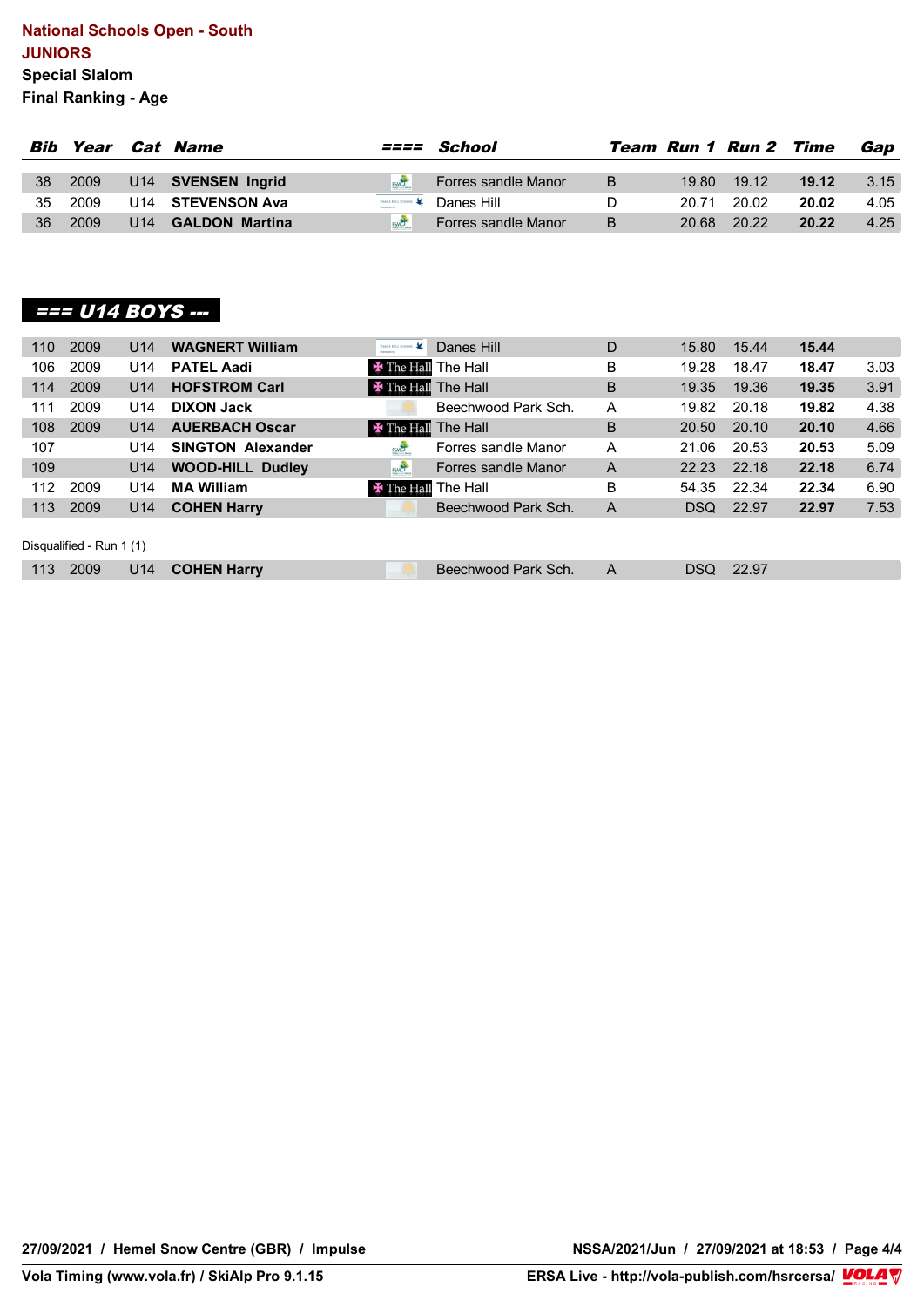





**=== SENIORS ===**

**Special Slalom**

**Final Ranking - Age**

| Bib | Year                      |     | <b>Cat Name</b>                                      | ====                                                | <b>School</b>                |                |            | Team Run 1 Run 2 Time |       | Gap  |
|-----|---------------------------|-----|------------------------------------------------------|-----------------------------------------------------|------------------------------|----------------|------------|-----------------------|-------|------|
|     |                           |     |                                                      |                                                     |                              |                |            |                       |       |      |
|     |                           |     | === U14 GIRLS ===                                    |                                                     |                              |                |            |                       |       |      |
|     |                           |     |                                                      |                                                     |                              |                |            |                       |       |      |
| 2   | 2010                      | U14 | <b>ARNOLD Evienne</b>                                | $\bullet$                                           | South Hampstead H Sch. A     |                | 13.77      | 13.41                 | 13.41 |      |
| 50  | 2009                      | U14 | <b>PIETRZAK Millie</b>                               | New Hall School                                     | New Hall                     | A              | 13.86      | 13.81                 | 13.81 | 0.40 |
| 39  | 2008                      | U14 | <b>RENDELL Maisie</b>                                | <b>DESCRIPTION AND SCHO</b>                         | Bournemouth Sch. For Girls   | $\overline{A}$ | 14.44      | 13.87                 | 13.87 | 0.46 |
| 13  | 2008                      | U14 | <b>O'CONNOR Lucy</b>                                 | $\frac{\delta \overline{a}}{1-\delta \overline{a}}$ | Wellington Col.              | Α              | 14.93      | 14.44                 | 14.44 | 1.03 |
| 45  | 2008                      | U14 | <b>SASSOWER Rosa</b>                                 | O                                                   | South Hampstead H Sch. B     |                | 14.71      | 14.64                 | 14.64 | 1.23 |
| 29  | 2008                      | U14 | <b>SASSOWER Carla</b>                                | O                                                   | South Hampstead H Sch. B     |                | 15.28      | 14.78                 | 14.78 | 1.37 |
| 58  | 2008                      | U14 | <b>HALL Ella</b>                                     | <b>DESCRIPTION AND REAL PROPERTY</b>                | Bournemouth Sch. For Girls   | $\mathsf{A}$   | 15.40      | 14.80                 | 14.80 | 1.39 |
| 48  | 2009                      | U14 | <b>WEBBER Charlotte</b>                              | Kingsbridge                                         | Kingsbridge                  |                | 15.67      | 16.05                 | 15.67 | 2.26 |
| 12  | 2008                      | U14 | YAMAMOTO Freesia                                     | New Hall School                                     | New Hall                     | B              | 15.67      | 15.70                 | 15.67 | 2.26 |
| 5   | 2009                      | U14 | <b>MELLOR Pippa</b>                                  | 愚                                                   | Guildford High               | B              | 16.59      | 30.28                 | 16.59 | 3.18 |
| 26  | 2008                      | U14 | <b>DE MOLLEIN Millie</b>                             | O                                                   | South Hampstead H Sch. C     |                | 39.61      | 16.84                 | 16.84 | 3.43 |
| 49  | 2008                      | U14 | <b>TURNER Lucy</b>                                   | 愚                                                   | Guildford High               | в              | 18.15      | 17.28                 | 17.28 | 3.87 |
| 6   | 2009                      | U14 | <b>TUGENDHAT Rachel</b>                              | O                                                   | South Hampstead H Sch.       | $\mathsf{C}$   | 17.63      | 17.84                 | 17.63 | 4.22 |
| 53  | 2009                      | U14 | <b>HOPE Molly</b>                                    | 愚                                                   | Guildford High               | D              | 17.93      | 17.65                 | 17.65 | 4.24 |
| 10  | 2009                      | U14 | <b>EVANS Imogen</b>                                  | 愚                                                   | <b>Guildford High</b>        | C              | 17.71      | 17.83                 | 17.71 | 4.30 |
| 60  | 2009                      | U14 | <b>WARD Millie</b>                                   | 愚                                                   | Guildford High               | D              | 18.55      | 17.83                 | 17.83 | 4.42 |
| 34  | 2009                      | U14 | <b>WEBSTER Tilda</b>                                 | 愚                                                   | <b>Guildford High</b>        | C              | 17.93      | 18.41                 | 17.93 | 4.52 |
| 18  | 2009                      | U14 | <b>SHAW Lexi</b>                                     | 愚                                                   | Guildford High               | Е              | 18.04      | 18.23                 | 18.04 | 4.63 |
| 36  | 2008                      | U14 | <b>INGLESFIELD Isabelle</b>                          | 恩                                                   | <b>Guildford High</b>        | E              | 18.68      | 18.58                 | 18.58 | 5.17 |
| 24  | 2008                      | U14 | <b>DRURY Holly</b>                                   | 愚                                                   | Guildford High               | Α              | 19.43      | 19.08                 | 19.08 | 5.67 |
| 62  | 2009                      | U14 | <b>OXLEY Keira</b>                                   | 恩                                                   | <b>Guildford High</b>        | E              | 19.57      | 19.34                 | 19.34 | 5.93 |
| 23  | 2008                      | U14 | <b>DE MOREL Heloise</b>                              | O                                                   | South Hampstead H Sch.       | $\mathsf{C}$   | 19.41      | 19.70                 | 19.41 | 6.00 |
| 11  | 2009                      | U14 | <b>PERCIVAL Millie</b>                               | 圜                                                   | <b>Guildford High</b>        | E              | 20.42      | 20.16                 | 20.16 | 6.75 |
| 28  | 2008                      | U14 | <b>COX Sienna Catherine</b>                          | <b>DE TOURNEMOUTH SCH</b>                           | Bournemouth Sch. For Girls   | Α              | 21.35      | 20.48                 | 20.48 | 7.07 |
|     |                           |     |                                                      |                                                     |                              |                |            |                       |       |      |
|     | Did Not Start - Run 1 (1) |     |                                                      |                                                     |                              |                |            |                       |       |      |
| 33  | 2008                      | U14 | <b>COUSINS Lily</b>                                  | ₩                                                   | Southend High Sch. For Girls |                | <b>DNS</b> | <b>DNS</b>            |       |      |
|     |                           |     |                                                      |                                                     |                              |                |            |                       |       |      |
|     | Disqualified - Run 1 (1)  |     |                                                      |                                                     |                              |                |            |                       |       |      |
| 40  | 2008                      | U14 | <b>GREDLEY ALPHONSE Frida MILLILL Millfield Sch.</b> |                                                     |                              | C              | <b>DSQ</b> | <b>DSQ</b>            |       |      |
|     |                           |     |                                                      |                                                     |                              |                |            |                       |       |      |
|     | Did Not Start - Run 2 (1) |     |                                                      |                                                     |                              |                |            |                       |       |      |
| 33  | 2008                      | U14 | <b>COUSINS Lily</b>                                  | ₩                                                   | Southend High Sch. For Girls |                | <b>DNS</b> | <b>DNS</b>            |       |      |
|     |                           |     |                                                      |                                                     |                              |                |            |                       |       |      |
|     | Disqualified - Run 2 (1)  |     |                                                      |                                                     |                              |                |            |                       |       |      |
| 40  | 2008                      | U14 | <b>GREDLEY ALPHONSE Frida WILLELT</b> Millfield Sch. |                                                     |                              | C              | <b>DSQ</b> | <b>DSQ</b>            |       |      |
|     |                           |     |                                                      |                                                     |                              |                |            |                       |       |      |

**27/09/2021 / Hemel Snow Centre (GBR) / BISS NSSA/2021/Sen / 27/09/2021 at 18:48 / Page 1/4**





**Vola Timing (www.vola.fr) / SkiAlp Pro 9.1.15 ERSA Live - http://vola-publish.com/hsrcersa/**



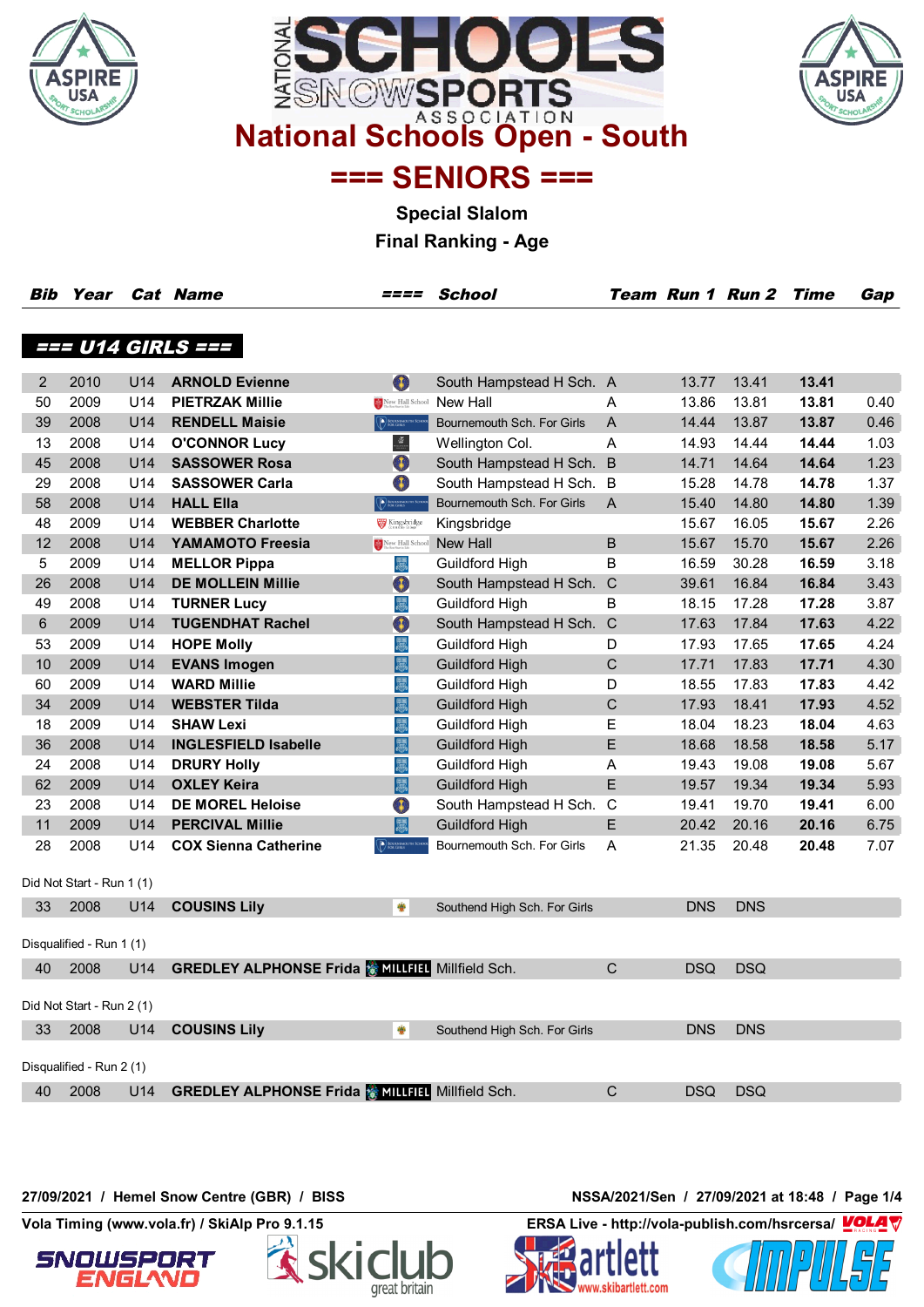| Bib | Year                       |                 | <b>Cat Name</b>          |                                                                                                             | School                   |   |            | Team Run 1 Run 2 Time |       | Gap  |
|-----|----------------------------|-----------------|--------------------------|-------------------------------------------------------------------------------------------------------------|--------------------------|---|------------|-----------------------|-------|------|
|     | === U14 BOYS ---           |                 |                          |                                                                                                             |                          |   |            |                       |       |      |
|     |                            |                 |                          |                                                                                                             |                          |   |            |                       |       |      |
| 73  | 2009                       | U14             | <b>HARRIS Oliver</b>     | <b>R</b>                                                                                                    | Fred Longworth High Sch. |   | 14.71      | 14.95                 | 14.71 |      |
| 101 | 2008                       | U14             | <b>ROBERTS Felix</b>     | <b>鑾 MILLFIELI</b>                                                                                          | Millfield Sch.           | B | 15.71      | 15.49                 | 15.49 | 0.78 |
| 111 | 2009                       | U14             | <b>GRIMES Myles</b>      | New Hall School                                                                                             | New Hall                 | C | <b>DNF</b> | 16.87                 | 16.87 | 2.16 |
| 90  | 2008                       | U14             | <b>MOHWINCKEL Matias</b> | 编                                                                                                           | Dulwich Col.             | C | 17.71      | 17.19                 | 17.19 | 2.48 |
| 100 | 2009                       | U14             | <b>WELPLY Nathan</b>     | Aldenham                                                                                                    | Aldenham                 | B | 18.69      | 17.57                 | 17.57 | 2.86 |
| 83  | 2008                       | U14             | <b>NEWMAN Charlie</b>    | Aldenham                                                                                                    | Aldenham                 | B | 19.24      | 17.96                 | 17.96 | 3.25 |
| 82  | 2008                       | U <sub>14</sub> | <b>FRISBY Xander</b>     | 岛                                                                                                           | St Johns Col.            | B | 18.13      | 18.44                 | 18.13 | 3.42 |
| 106 | 2008                       | U14             | <b>REILLY Charlie</b>    | 喜                                                                                                           | St Johns Col.            | A | <b>DSQ</b> | 18.47                 | 18.47 | 3.76 |
| 78  | 2008                       | U14             | <b>DUGGAN Jack</b>       | 傷                                                                                                           | Dulwich Col.             | C | 19.55      | 19.89                 | 19.55 | 4.84 |
|     | Did Not Finish - Run 1 (1) |                 |                          |                                                                                                             |                          |   |            |                       |       |      |
| 111 | 2009                       | U <sub>14</sub> | <b>GRIMES Myles</b>      | $\begin{tabular}{ c c c c } \hline $A$ & New Hall School \\ \hline $B$ & The best state that \end{tabular}$ | New Hall                 | C | <b>DNF</b> | 16.87                 |       |      |
|     | Disqualified - Run 1 (1)   |                 |                          |                                                                                                             |                          |   |            |                       |       |      |
| 106 | 2008                       | U14             | <b>REILLY Charlie</b>    | 山                                                                                                           | St Johns Col.            | A | <b>DSQ</b> | 18.47                 |       |      |

# **=== U16 GIRLS ===**

| 37             | 2007                       | U16             | <b>PUTMAN Daisy</b>         | En Corte Hills Bc Corfe Hills   |                                | A              | 12.33      | 11.90 | 11.90 |      |
|----------------|----------------------------|-----------------|-----------------------------|---------------------------------|--------------------------------|----------------|------------|-------|-------|------|
| 38             | 2007                       | U16             | <b>TURNER Emily</b>         | $\frac{\delta \overline{z}}{2}$ | Wellington Col.                | A              | 12.15      | 12.08 | 12.08 | 0.18 |
| 59             | 2007                       | U16             | <b>SAUNDERS Katie</b>       |                                 | <b>WILLFIEL Millfield Sch.</b> | A              | 12.43      | 12.13 | 12.13 | 0.23 |
| 20             | 2006                       | U16             | <b>FLITTON Zoe</b>          | 榮                               | Cox Green                      |                | 12.49      | 12.14 | 12.14 | 0.24 |
| 41             | 2006                       | U16             | <b>PUTMAN Abigail</b>       | Corfe Hills Bo                  | <b>Corfe Hills</b>             | $\overline{A}$ | 12.51      | 12.26 | 12.26 | 0.36 |
| 52             | 2006                       | U <sub>16</sub> | <b>SASSOWER Hannah</b>      | O                               | South Hampstead H Sch. A       |                | 13.06      | 12.89 | 12.89 | 0.99 |
| 25             | 2007                       | U16             | <b>HARRISON SMITH Laura</b> | 튅                               | St Johns Col.                  | A              | 13.18      | 13.10 | 13.10 | 1.20 |
| 61             | 2006                       | U <sub>16</sub> | <b>FAIRFULL Maddy</b>       | O                               | South Hampstead H Sch. A       |                | 13.40      | 13.18 | 13.18 | 1.28 |
| $\overline{7}$ | 2006                       | U16             | <b>WHITMORE Millie</b>      | $\bullet$                       | South Hampstead H Sch. A       |                | 13.88      | 13.30 | 13.30 | 1.40 |
| 32             | 2006                       | U16             | <b>DONNELLY Freya</b>       | New Hall School                 | New Hall                       | С              | 14.95      | 14.39 | 14.39 | 2.49 |
| 44             | 2006                       | U16             | <b>GOULD Eleanor</b>        | New Hall School                 | <b>New Hall</b>                | C              | <b>DNF</b> | 14.73 | 14.73 | 2.83 |
| 8              | 2007                       | U16             | <b>EDGAR Clémence</b>       |                                 | St Teresa's                    |                | 15.55      | 14.90 | 14.90 | 3.00 |
| 21             | 2006                       | U16             | LI Angel                    | <b><br/> SMILLFIELI</b>         | Millfield Sch.                 | $\mathsf{C}$   | 15.62      | 15.19 | 15.19 | 3.29 |
| 57             | 2007                       | U16             | <b>MACDONALD Tamara</b>     | O                               | South Hampstead H Sch.         | B              | 16.01      | 16.04 | 16.01 | 4.11 |
| 27             | 2006                       | U <sub>16</sub> | <b>DAVEY Grace</b>          | <b>参 MILLFIEL</b>               | Millfield Sch.                 | C              | 16.66      | 17.28 | 16.66 | 4.76 |
| 51             | 2007                       | U <sub>16</sub> | <b>PRIETO Carolina</b>      | O                               | South Hampstead H Sch.         | $\mathsf{C}$   | 17.58      | 17.34 | 17.34 | 5.44 |
| 55             | 2007                       | U16             | <b>HANCOCK Georgia</b>      | $\frac{a}{\sqrt{2}}$            | Wellington Col.                | B              | 17.73      | 17.50 | 17.50 | 5.60 |
| 22             | 2006                       | U16             | <b>VENTER Tamara</b>        | 思                               | <b>Guildford High</b>          | C              | <b>DSQ</b> | 17.92 | 17.92 | 6.02 |
| 47             | 2007                       | U <sub>16</sub> | <b>TURNER Scarlett</b>      | 恩                               | <b>Guildford High</b>          | C              | 18.65      | 18.69 | 18.65 | 6.75 |
| 46             | 2007                       | U16             | <b>LIDDELL Milly</b>        | 恩                               | Guildford High                 | D              | 19.27      | 19.08 | 19.08 | 7.18 |
| 17             | 2006                       | U <sub>16</sub> | <b>HYTTENRAUCH Caitlin</b>  | $\frac{\delta}{\delta}$         | Wellington Col.                | B              | 19.95      | 19.68 | 19.68 | 7.78 |
| 4              | 2006                       | U <sub>16</sub> | <b>TOOGOOD Katie</b>        | 붲                               | St Johns Col.                  | B              | 20.47      | 19.98 | 19.98 | 8.08 |
| 35             | 2006                       | U <sub>16</sub> | <b>NITSCH Kate</b>          | ¥                               | St Johns Col.                  | B              | 22.94      | 20.17 | 20.17 | 8.27 |
| 30             | 2006                       | U16             | <b>BANKS Bea</b>            | 圜                               | Guildford High                 | D              | 21.12      | 20.93 | 20.93 | 9.03 |
|                |                            |                 |                             |                                 |                                |                |            |       |       |      |
|                | Did Not Finish - Run 1 (1) |                 |                             |                                 |                                |                |            |       |       |      |
| 44             | 2006                       | U16             | <b>GOULD Eleanor</b>        | New Hall School                 | New Hall                       | C              | <b>DNF</b> | 14.73 |       |      |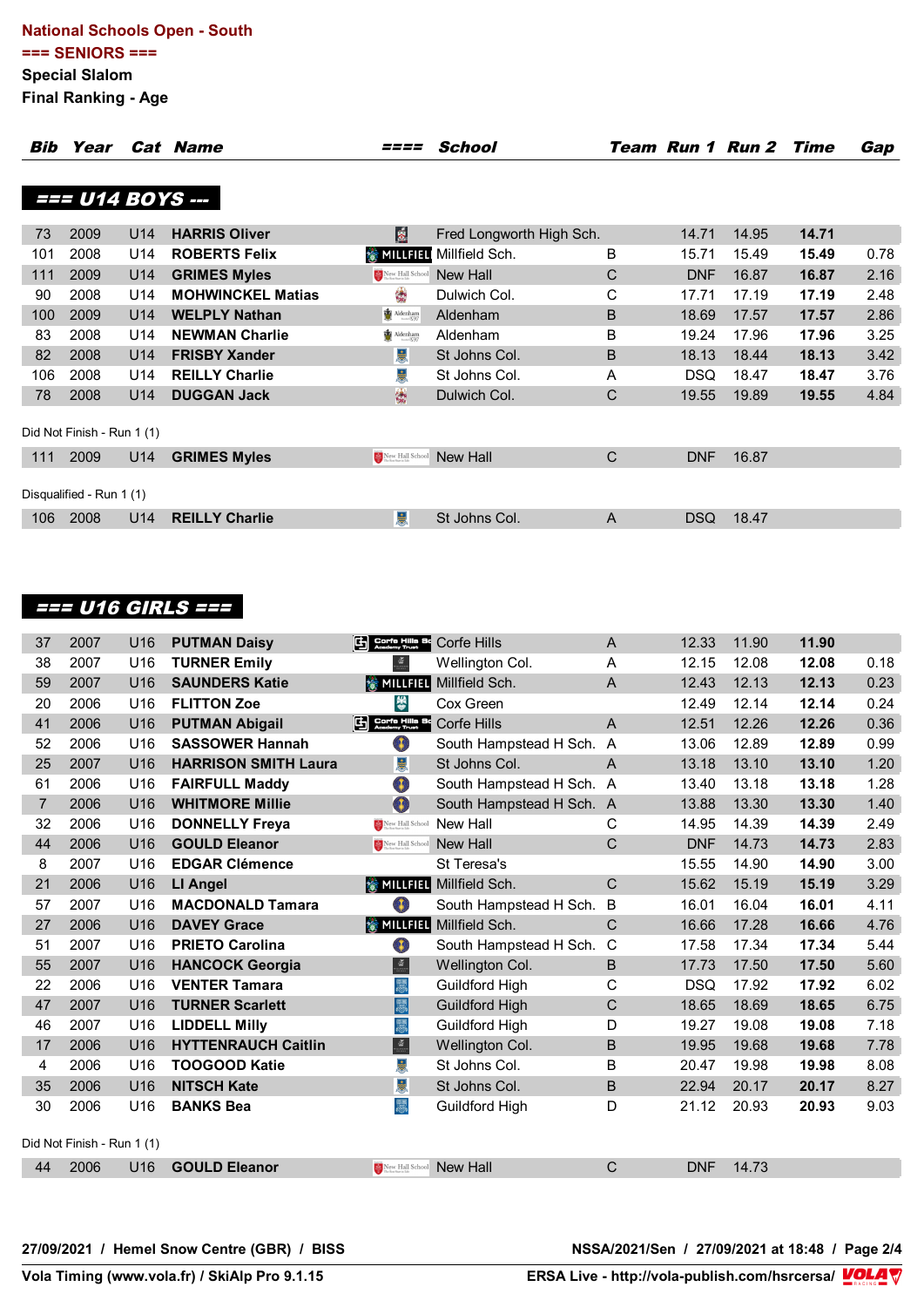#### **National Schools Open - South === SENIORS ===**

**Special Slalom**

**Final Ranking - Age**

| Bib |                          |     | <i>Year Cat Name</i> | ==== School           |      | <b>Team Run 1 Run 2 Time</b> | Gap |
|-----|--------------------------|-----|----------------------|-----------------------|------|------------------------------|-----|
|     | Disqualified - Run 1 (1) |     |                      |                       |      |                              |     |
| -22 | 2006                     | U16 | <b>VENTER Tamara</b> | <b>Guildford High</b> | DSQ. | 17.92                        |     |

# **=== U16 BOYS ===**

| 117 | 2006                       | U <sub>16</sub> | <b>PENNECK Alex</b>                         | New Hall School                                                                                          | <b>New Hall</b>                | A                                              | 11.50      | 11.61      | 11.50 |      |
|-----|----------------------------|-----------------|---------------------------------------------|----------------------------------------------------------------------------------------------------------|--------------------------------|------------------------------------------------|------------|------------|-------|------|
| 85  | 2006                       | U16             | <b>WHITNELL-MONK Indio</b>                  | <u>nsb</u>                                                                                               | Northampton Sch. For Boys      |                                                | 12.34      | 12.79      | 12.34 | 0.84 |
| 84  | 2006                       | U16             | <b>HARRISON SMITH Adam</b>                  | Ś                                                                                                        | St Johns Col.                  | $\mathsf{A}$                                   | 12.75      | 12.69      | 12.69 | 1.19 |
| 74  | 2007                       | U16             | <b>KONDRATENKOV Mikhail</b>                 | $\frac{1}{2}$                                                                                            | Dulwich Col.                   | B                                              | 13.39      | 13.02      | 13.02 | 1.52 |
| 92  | 2007                       | U16             | <b>SAUNDERS Rhys</b>                        | 耍                                                                                                        | Moulsham High Sch.             |                                                | 13.40      | 13.37      | 13.37 | 1.87 |
| 88  | 2006                       | U16             | <b>WILSON Jack</b>                          | Thornden                                                                                                 | Thornden Sch.                  |                                                | 13.75      | 13.65      | 13.65 | 2.15 |
| 94  | 2007                       | U16             | <b>TURNER Sebastian</b>                     | $\frac{\delta \overline{z}}{\delta \overline{z}}$                                                        | Wellington Col.                | A                                              | 13.80      | 13.90      | 13.80 | 2.30 |
| 109 | 2006                       | U16             | <b>AITKEN Angelo</b>                        | -92                                                                                                      | Salesian Col. Farnborough      |                                                | 13.85      | 13.90      | 13.85 | 2.35 |
| 71  | 2007                       | U16             | <b>WALKER Oscar</b>                         | $\begin{tabular}{ c c c c } \hline & New Hall School\\ \hline The best Section 1.6 \hline \end{tabular}$ | New Hall                       | $\sf B$                                        | 14.21      | 13.94      | 13.94 | 2.44 |
| 107 | 2007                       | U16             | <b>CROOK Preston</b>                        | Corfe Hills So                                                                                           | Corfe Hills                    | Α                                              | 14.12      | 14.70      | 14.12 | 2.62 |
| 87  | 2007                       | U16             | <b>BROWN Aidan</b>                          | New Hall School                                                                                          | New Hall                       | $\mathsf{C}$                                   | 14.43      | 14.32      | 14.32 | 2.82 |
| 103 | 2006                       | U16             | <b>BROUGHTON Noah</b>                       | $\cdot$                                                                                                  | Comberton Village Col.         |                                                | 19.68      | 14.37      | 14.37 | 2.87 |
| 77  | 2006                       | U16             | <b>HENKELL VON RIBBENTROP Philip</b>        | 傷                                                                                                        | Dulwich Col.                   | B                                              | 14.64      | 14.58      | 14.58 | 3.08 |
| 72  | 2006                       | U16             | <b>BROWN Connor</b>                         | New Hall School                                                                                          | New Hall                       | B                                              | 15.07      | 14.65      | 14.65 | 3.15 |
| 95  | 2007                       | U16             | <b>WEBBER Daniel</b>                        | Kingsbridge                                                                                              | Kingsbridge                    |                                                | <b>DNF</b> | 14.73      | 14.73 | 3.23 |
| 81  | 2006                       | U16             | <b>MCKECHNIE Riley</b>                      |                                                                                                          | St Anthonys Roman Catholic Sch |                                                | 15.45      | 15.58      | 15.45 | 3.95 |
| 116 | 2007                       | U16             | <b>USELDINGER Louis</b>                     | 编                                                                                                        | Dulwich Col.                   | B                                              | 16.67      | 16.02      | 16.02 | 4.52 |
| 108 | 2007                       | U16             | <b>FRISBY Carter</b>                        | $\frac{1}{32}$                                                                                           | St Johns Col.                  | A                                              | 16.96      | 16.12      | 16.12 | 4.62 |
| 115 | 2006                       | U16             | <b>VAN POECKE Alexander</b>                 | $\frac{\delta}{\delta t}$                                                                                | Wellington Col.                | B                                              | 17.20      | 16.70      | 16.70 | 5.20 |
| 80  | 2007                       | U16             | <b>KARG Maximilian</b>                      |                                                                                                          | Dulwich Col.                   | Α                                              | 16.87      | 16.88      | 16.87 | 5.37 |
| 97  | 2006                       | U16             | <b>MEYOHAS Luke</b>                         | 傷                                                                                                        | Dulwich Col.                   | $\mathsf C$                                    | 17.12      | 16.98      | 16.98 | 5.48 |
| 79  | 2007                       | U16             | <b>EL ASMAR Liam</b>                        | $\frac{1}{2}$                                                                                            | Dulwich Col.                   | $\mathsf{C}$                                   | 20.06      | 18.33      | 18.33 | 6.83 |
| 102 | 2006                       | U16             | <b>HAGUE Ben</b>                            | <b>豢 MILLFIEL</b>                                                                                        | Millfield Sch.                 | B                                              | 18.56      | <b>DNF</b> | 18.56 | 7.06 |
| 99  | 2006                       | U16             | <b>SINANI Alex</b>                          | Aldenham                                                                                                 | Aldenham                       | B                                              | 18.57      | 18.74      | 18.57 | 7.07 |
| 118 | 2006                       | U16             | <b>WHITE Toby</b>                           | Aldenham                                                                                                 | Aldenham                       | A                                              | 19.54      | <b>DSQ</b> | 19.54 | 8.04 |
| 96  | 2007                       | U <sub>16</sub> | <b>BOWLER Matthew</b>                       |                                                                                                          | <b>MILLFIEL</b> Millfield Sch. | В                                              | 20.66      | 19.95      | 19.95 | 8.45 |
| 114 | 2006                       | U16             | <b>ELIADES Leon</b>                         | 傷                                                                                                        | Dulwich Col.                   |                                                | 22.15      | 20.62      | 20.62 | 9.12 |
|     |                            |                 |                                             |                                                                                                          |                                |                                                |            |            |       |      |
|     | Did Not Start - Run 1 (1)  |                 |                                             |                                                                                                          |                                |                                                |            |            |       |      |
| 105 | 2006                       | U <sub>16</sub> | <b>DUNN Samuel</b>                          | InterHigh                                                                                                | Interhigh                      |                                                | <b>DNS</b> | <b>DNS</b> |       |      |
|     | Did Not Finish - Run 1 (3) |                 |                                             |                                                                                                          |                                |                                                |            |            |       |      |
| 89  | 2006                       | U <sub>16</sub> | <b>FIRLA Nathan</b>                         | 傷                                                                                                        | Dulwich Col.                   | B                                              | <b>DNF</b> | <b>DNF</b> |       |      |
| 95  | 2007                       | U16             | <b>WEBBER Daniel</b>                        | Kingsbridge                                                                                              | Kingsbridge                    |                                                | <b>DNF</b> | 14.73      |       |      |
|     | 104 2006                   |                 | U16 SHEPHARD Jack                           | <b>BB</b>                                                                                                | Bridlington Sch.               |                                                | <b>DNF</b> | <b>DSQ</b> |       |      |
|     | Disqualified - Run 1 (1)   |                 |                                             |                                                                                                          |                                |                                                |            |            |       |      |
| 93  | 2007                       | U16             | <b>STRANSKY Connor</b>                      |                                                                                                          |                                | B                                              | <b>DSQ</b> | <b>DSQ</b> |       |      |
|     |                            |                 |                                             | <b>Explorer Hall School New Hall</b>                                                                     |                                |                                                |            |            |       |      |
|     | Did Not Start - Run 2 (1)  |                 |                                             |                                                                                                          |                                |                                                |            |            |       |      |
|     | 105 2006                   | U16             | <b>DUNN Samuel</b>                          | H InterHigh                                                                                              | Interhigh                      |                                                | <b>DNS</b> | <b>DNS</b> |       |      |
|     | Did Not Finish - Run 2 (2) |                 |                                             |                                                                                                          |                                |                                                |            |            |       |      |
| 89  | 2006                       |                 | U16 FIRLA Nathan                            | 像                                                                                                        | Dulwich Col.                   | B                                              | <b>DNF</b> | <b>DNF</b> |       |      |
|     |                            |                 |                                             |                                                                                                          |                                |                                                |            |            |       |      |
|     |                            |                 | 27/09/2021 / Hemel Snow Centre (GBR) / BISS |                                                                                                          |                                | NSSA/2021/Sen / 27/09/2021 at 18:48 / Page 3/4 |            |            |       |      |

**Vola Timing (www.vola.fr) / SkiAlp Pro 9.1.15 ERSA Live - http://vola-publish.com/hsrcersa/**